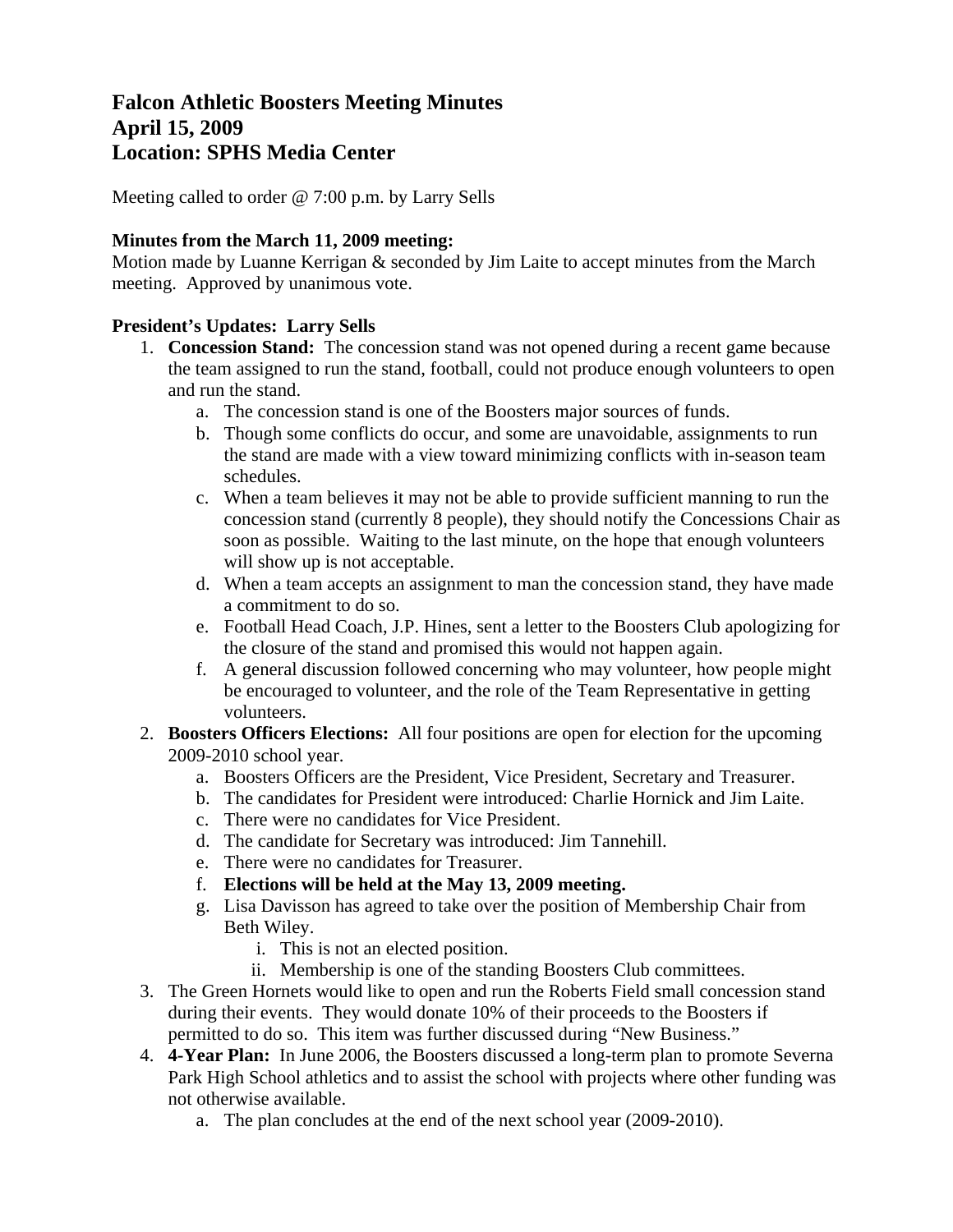- b. The plan is posted on the Boosters web site ([www.spboosters.org\)](http://www.spboosters.org/).
- c. A list of Boosters accomplishments will be posted on the website.
- d. Making a new plan, building on the success of the current one, will be a challenge for the new Boosters officers and team representatives.
- 5. **Boosters Club By-Laws:** The current By-Laws were last updated and approved eleven years ago, April 15, 1998. They need to be reviewed and updated.
	- a. The By-Laws are posted on the website for everyone to review.
	- b. Jim Tannehill volunteered to lead the review committee. Comments and recommendations for changes should be sent to Jim.
	- c. The proposed revision will be discussed at the May 13, 2009 meeting.
- 6. **Tom Williams Scholarship:** A \$1,000 scholarship will be awarded to one senior female athlete and one senior male athlete in the spring of their graduating year.
	- a. Details and a nomination form are available on the Falcon Athletic Boosters website ([www.spboosters.org](http://www.spboosters.org/)).
	- **b. Cutoff date for nominations is 11 May 2009.**
	- c. Scholarships will be awarded at the Senior Banquet, on May 18.
	- d. *No nominations for this year's award have been received to date.*
- 7. **Falcon Statue:** There has been no progress made toward repairing the damage to the Falcon statue.
	- a. The President and Treasurer will notify the insurance company about the damage.
	- b. It was suggested that the insurance company might know of a means to get the statue repaired.

#### **Vice President's Report: Charlie Hornick**

- 1. The Bull & Oyster Roast will be in October. This is to take advantage of several things, including the generally larger turnout for events that occurs during the Fall Season.
	- a. Planning is in progress
	- b. Many volunteers are needed Contact Charlie Hornick.

#### **Treasurer's Report: Patty Erskine**

1. All accounts are current. The highlights from the report prepared by "Korwek & Company, PA" are as follows:

| <b>Total Assets</b> | \$191,494.68 |
|---------------------|--------------|
| Total Liabilities   | \$132,972.15 |
| <b>Total Equity</b> | \$58,522.53  |

- 2. Other notes from the Treasurer:
	- a. The Benevolent Fund, line 2202, dedicated to helping the family of Jim Pitt has closed out. The remaining \$9000.00 was given to the Johns Hopkins Progressive Care Unit who took care of his son.
		- i. Johns Hopkins will use the funds for nursing and staff education on the care of quadriplegics.
		- ii. Johns Hopkins expressed gratitude for the gift and will erect a plaque in the Progressive Care Unit.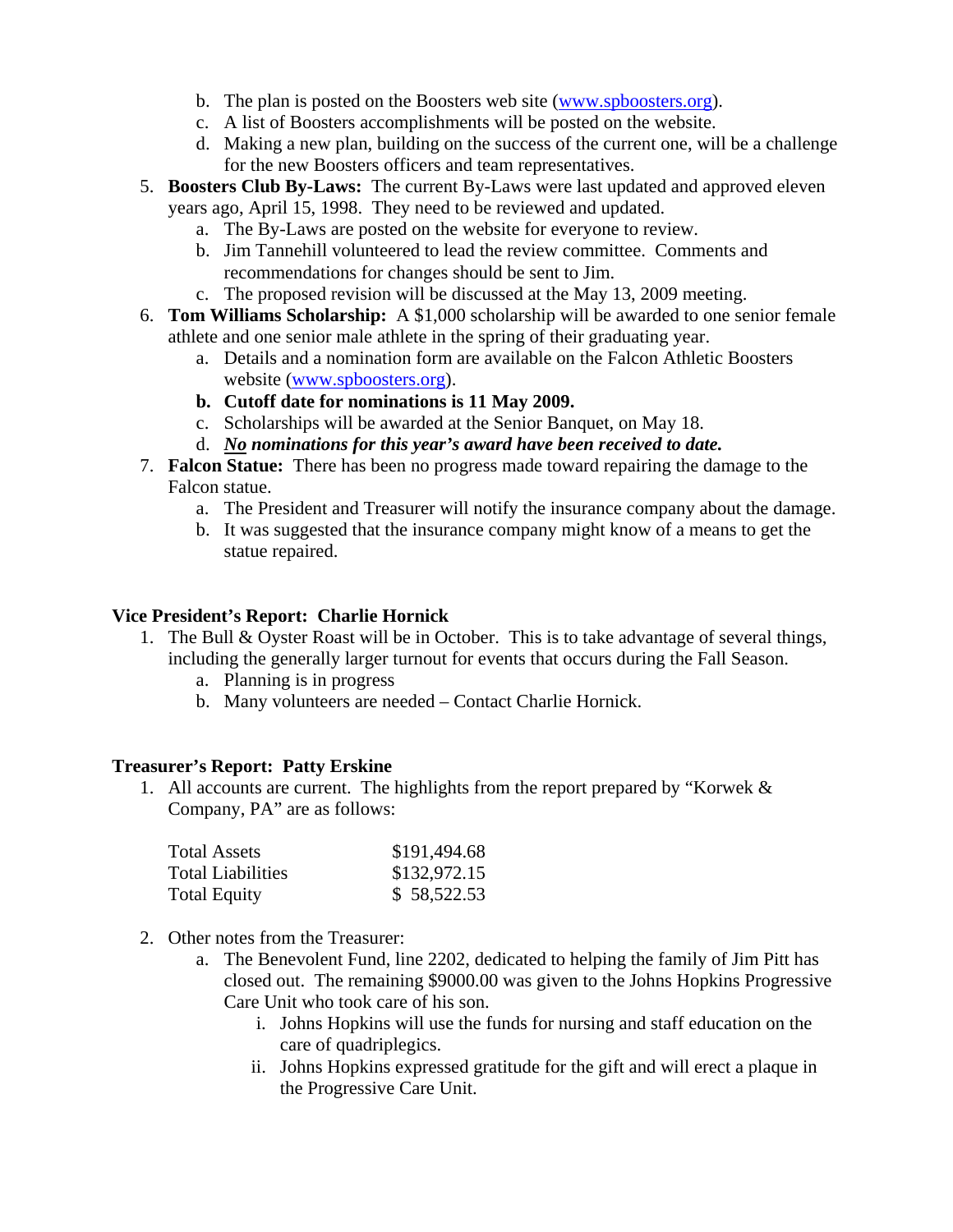- b. In the monthly Statement of Financial Condition, each team account is listed with a 2100 series line number. Within the report, detailed transactions are now grouped and listed using the same line number for ease of reading.
- c. Special thanks to Kathy Fieldhouse for her work on the mulch fundraiser. Kathy organized the delivery routes in a logical manner to minimize delivery times and the amount of miles necessary for drivers to travel – a great benefit considering the current price of gas. Well Done and Thank You!

#### **Membership Report: Beth Wiley**

- 1. 425 families have signed up and the total for membership dues is \$22,775.
- 2. Team Representatives: Make sure that Beth receives your team's roster. If the team achieves 100% membership, the team will get \$10 per student-athlete added to its funds.
	- a. **Boys and Girls Lacrosse achieved 100% membership -- Congratulations.**
	- b. Ten (10) teams have 100% membership this year (2008-2009).
- 3. Lisa Davisson will take over the position of Membership Chair from Beth Wiley.

### **Concessions Report: Luanne Kerrigan**

- 1. The Concessions Manager met with the architect to discuss plans for renovation and expansion of the main concession stand.
	- a. The target date for completion of work is before the Fall 2010 football season.
- 2. **Concessions Stand Chairman Position:** We will need help with the concessions stands for the 2010-2011 year and are looking for someone to train this upcoming academic year (2009-2010).

## **Golf Fundraiser: Jim Laite**

- 1. The Golf Fundraiser Chairman needs additional help getting sponsors for this event.
- 2. If sufficient sponsors cannot be signed on by the May meeting, this event will have to be cancelled. Boosters cannot afford to operate this event at a loss.

#### **Mulch Sale: Louise Gilmore**

- 1. 4096 bags of mulch were sold this year.
	- a. Fewer bags were sold than last year.
	- b. Fewer sales included delivery than last year.  $(60$  deliveries  $@$  \$25 each)
- 2. Net profit, after expenses, was approximately \$10790.
	- a. \$5430 was disbursed to teams.
		- i. \$4096 for sales @ \$1.00 a bag.
		- ii. \$1334 to the 4 teams who worked the day of the sale.
	- b. \$5360 to the Boosters' General Fund.
	- c. The top 5 teams, by number of bags sold, were Boys Lacrosse, Baseball, Girls Soccer, Tennis, and Boys Soccer.

## **Senior Athletic Banquet: Gwen Chalmers**

- 1. When: 18 May (Monday)
- 2. Where: SPHS Cafeteria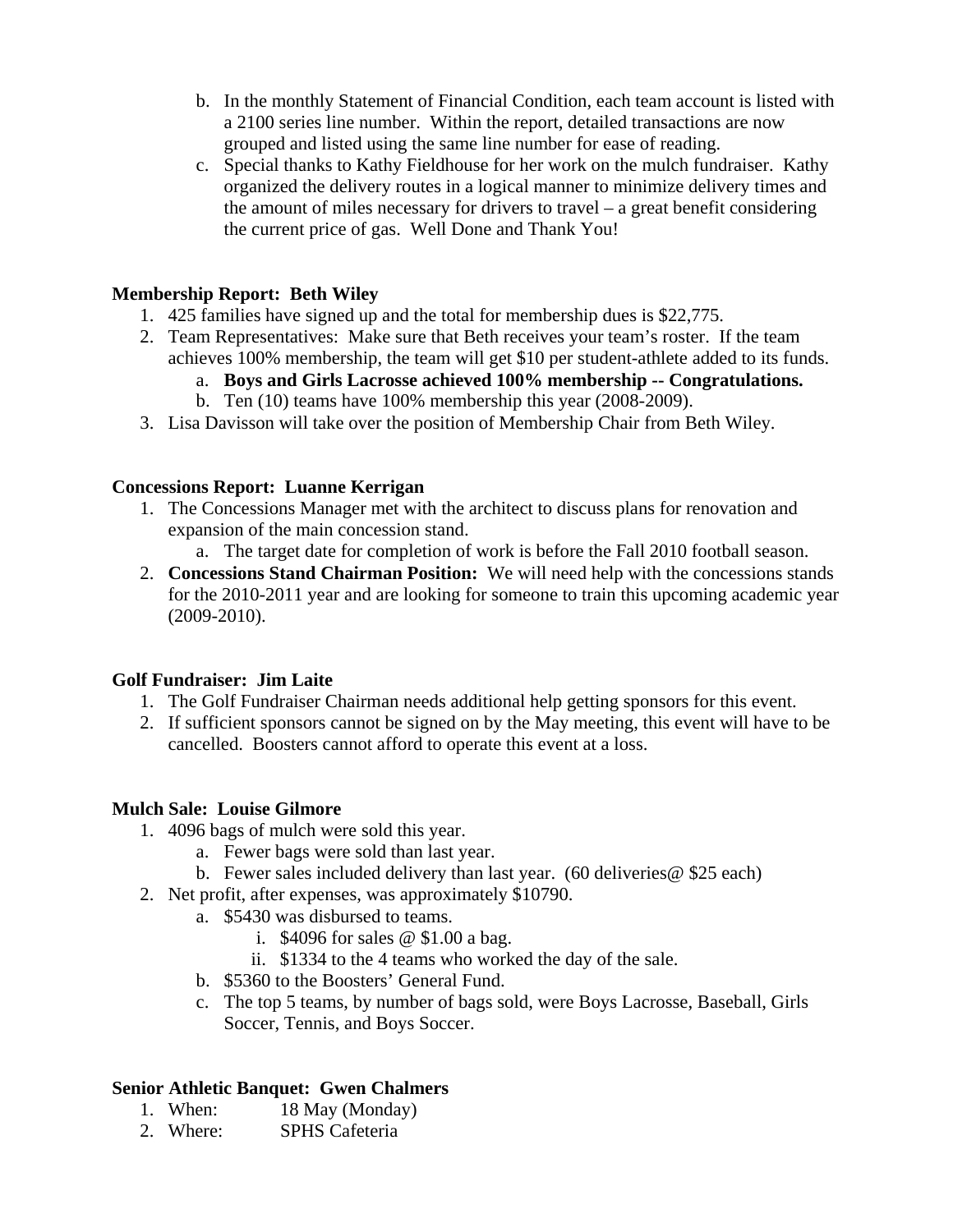- 3. What: Recognition for Senior Athletes (Class of 2009)
	- a. All Seniors attending will receive T-shirts, etc.

## **4. Volunteers are needed.**

- **a.** There will be a volunteers meeting at Gwen's home on April 30<sup>th</sup> at 7:00 p.m.
- b. **Contact Gwen for directions ([icuraqd@aol.com](mailto:icuraqd@aol.com) // 410-544-3836).**
- 5. This is Gwen's *last year* a new coordinator will be needed next year.
	- a. This is a great opportunity to learn while doing.

### **Athletic Director's Report: Wayne Mook**

- 1. **Facilities Update:** Anne Arundel County purchased new soccer goals. They are scheduled to arrive soon.
- 2. Recent rains (in late March and early April) have caused a large number of athletic events to be postponed. If your sport has been affected, be alert for notices of when the events are rescheduled.

**Note: For the latest in schedule information,** you can log onto [www.viewmyschedule.com](http://www.viewmyschedule.com/) or contact the Falcon Sportsline at 410-544-5302.

- 3. The SPHS Hall of Fame Committee will meet 23 April to consider nominees for selection. Nominees who are selected will be honored during the Fall 2009 season.
	- a. A list of people in the SPHS Athletic Hall of Fame is posted on the Booster website ([http://www.spboosters.org/pages/hall\\_of\\_fame/](http://www.spboosters.org/pages/hall_of_fame/))

## **Old Business:**

None

## **New Business:**

- 1. **By-Laws:** Proposed revisions to the by-laws will be discussed at the next meeting.
- 2. **Small Concession Stand:** Green Hornets would like to operate the small concession stand, co-located with the entrance to Roberts Field, during their athletic events.
	- a. Motion was made by Gwen Chalmers and seconded by Jim Laite to consider the Green Hornets' proposal.
	- b. Discussion:
		- i. Green Hornets will play their home football games on the turf field.
		- ii. Green Hornets would donate 10% of all sales made to the Boosters.
		- iii. A 14-point proposed agreement between the Boosters and K Concessions, on behalf of Green Hornets, was discussed.
		- iv. Members asked if there would be a requirement for Green Hornets to sell Coke products in the concession stand since this is AA County policy for county sponsored events. This is being researched.
	- c. Vote: Unanimous in favor. The agreement will not be signed or go into effect until it has been determined if it is necessary to specify that Coke products are the only ones that may be sold.
- 3. **Field House Paved Walkway:** In accordance with the by-laws, the Executive Committee of the Board approved funds for a short notice project to pave the walkway around leading to the field house.
	- a. Paving is necessary to reduce the amount of mud and gravel tracked into the facility.